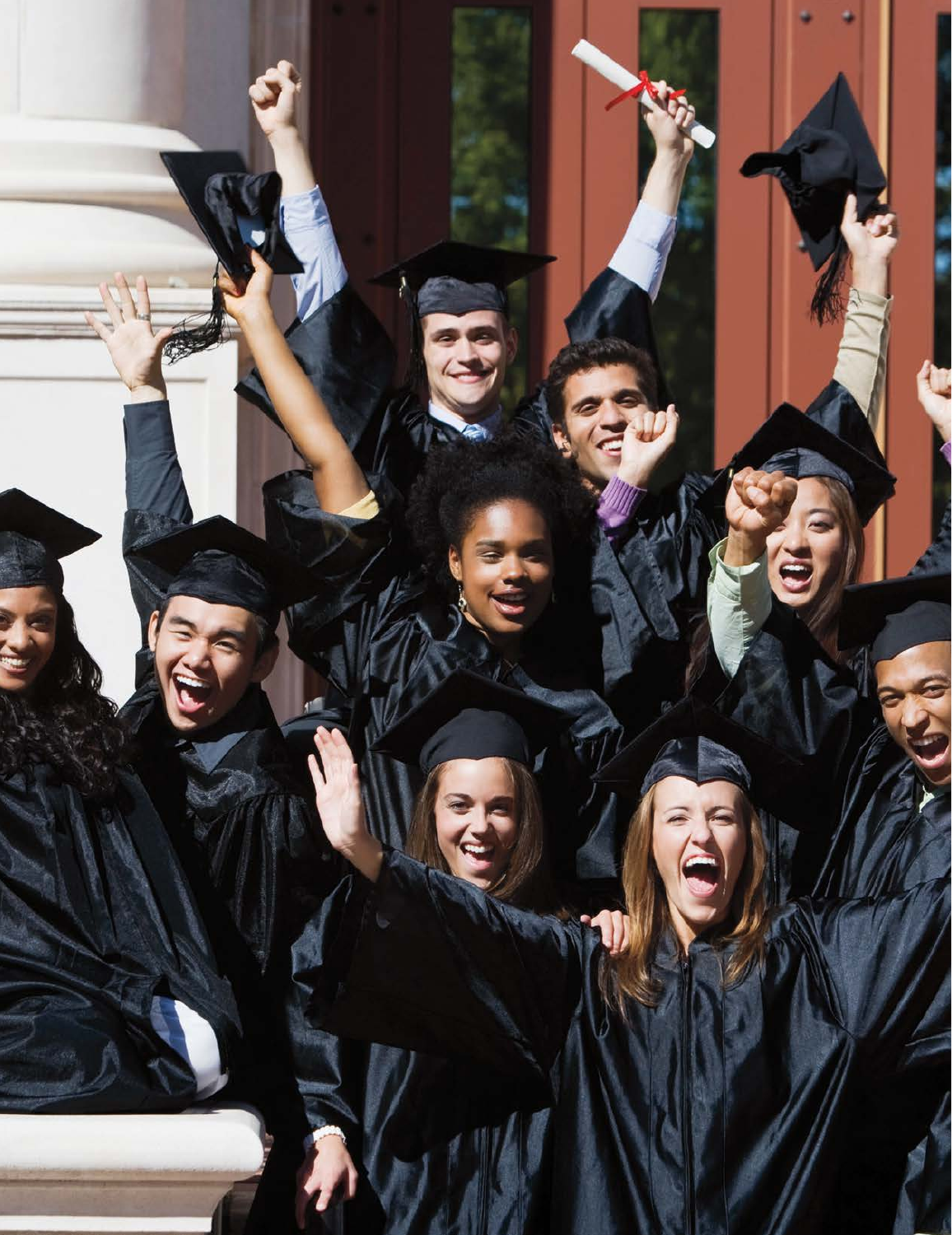

# **Graduations on the Rise**

#### In his 2009 State of the Union

address, President Barack Obama challenged Americans to "commit to at least one year or more of higher education or career training.... Every American," he said, "will need to get more than a high school diploma. And dropping out of high school is no longer an option. It's not just quitting on yourself, it's quitting on your country." During most of the last century, steady increases in the proportion of the labor force that had graduated from high school fueled the Organization for Economic Co-operation and Development (OECD) on this measure of educational attainment.

Between 1970 and 2000, however, the U.S. high-school graduation stagnated while in many other OECD countries it rose markedly. By 2000, the high school graduation rate in the United States ranked 13th among the 19 OECD countries for which comparable data are available.

Until quite recently, it appeared that this long stagnation had continued into the 21st

## The 2000s saw boost in U.S. students completing high school

nation's economic growth and rising incomes. The high school graduation rate for teenagers in the United States rose from 6 percent to 80 percent from 1900 to 1970. By the late 1960s, the U.S. ranked first among countries in the century. Yet evidence from two independent sources now shows that, in fact, the graduation rate increased substantially between 2000 and 2010. The improvements were especially pronounced among blacks and Hispanics, who

by RICHARD J. MURNANE and STEPHEN L. HOFFMAN

PHOTOGRAPHY / JUPITERIMAGES / GETTY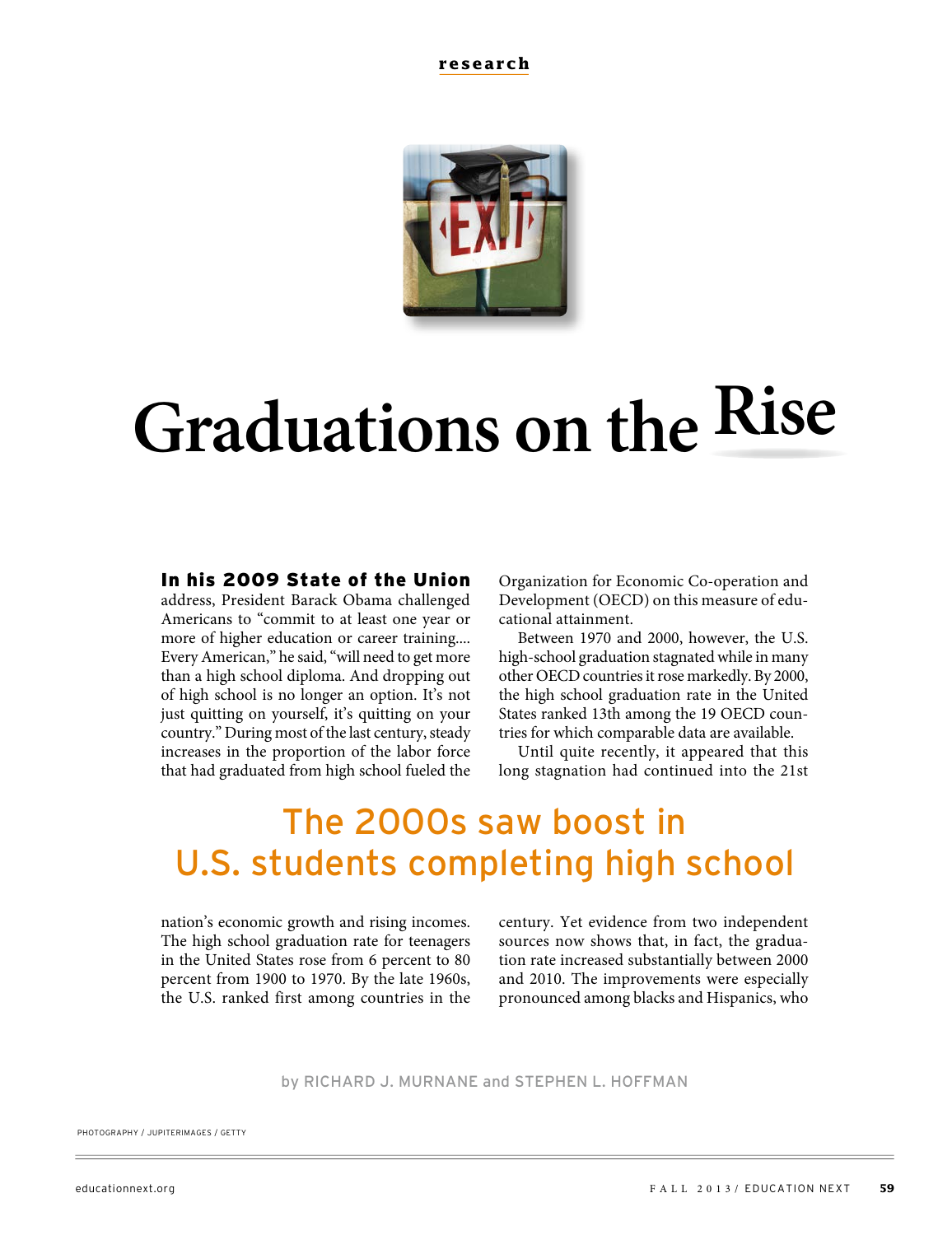have long been far less likely to complete high school than their white peers.

Yet despite these encouraging trends, substantial graduation-rate gaps along lines of race, income, and gender persist. Moreover, graduation rates in other OECD countries also increased in the past decade. As a result, the U.S. high school graduation rate in 2010 was still below the OECD average.

What might explain these patterns in American graduation rates? Researchers from several social science disciplines have studied teenagers' decisions about whether to persist in high school and earn a diploma. Sociologists tend to emphasize the roles of peer groups and school cultures. Many psychologists have examined teenagers' decisions from a developmental perspective, recently enriched by evidence from neuroscience on brain development and the attraction of risk-taking during the teenage years. Ethnographers from various disciplines point out that for many

#### **Measuring Completion**

Graduation rates can be calculated in various ways using various sources, including the U.S. Census and related household surveys; administrative data from school systems on the number of enrollees and graduates each year; and (more recently) longitudinal databases that track individual students over time. Estimates of high school graduation rates are very sensitive to the choice of data source. They are also sensitive to choices about how to use the data.

When determining how to measure the graduation rate for the nation as a whole, two decisions are particularly important:

Do you include GED recipients among high school graduates? If you do, rates are much higher. But employment and income outcomes for GED holders look more like those of high school dropouts than of high school graduates.

Do you include recent immigrants in the analysis? If you do, the graduation rate for Hispanics is much lower. It makes sense to include them if you are trying to understand what

## After 30 years of stagnation, the U.S. high school graduation

## rate increased between 2000 and 2010 by 6 percentage points,

## a substantial shift in a relatively short period of time.

youth, dropping out is a process rather than an explicit decision: irregular attendance leads to failed courses and eventually to the perception that the obstacles to graduation are overwhelming.

Economists, meanwhile, typically focus on factors that teenagers may consider in deciding whether to remain in school for another year. That is, most economic models posit that high school students are rational agents who weigh the expected benefits and costs. While there is no question that a great many teenagers do not plan beyond the next weekend, the relevant question when it comes to explaining trends is whether the degree of teenage myopia has changed over time.

As we demonstrate below, the available evidence from the economic perspective suggests that two factors are critical in explaining the stagnation that persisted until 2000: the growing availability of the GED (General Educational Development) credential and increases in the nonmonetary costs of completing high school. Even though high school graduates earned higher wages than dropouts, additional requirements for a high school diploma counteracted what were substantial economic returns to the credential. More difficult to explain is the recent increase in the graduation rate. Improvements in both school quality and the circumstances of at-risk students outside of school may have played a role.

share of young adults are high school graduates, but not if you want to understand the performance of the nation's school system in producing graduates over time.

The estimates reported below are based on the "adjusted status completion" approach used by Nobel Prize–winning economist James Heckman and co-author Paul LaFontaine to document trends over time. Status completion means estimating the share of 20- to 24-year-olds who have a high school degree in a given year, thus including all graduates rather than only those who complete high school on the expected four-year time line. Adjusted means that the approach 1) uses data from the GED Testing Service to count the number of GED recipients and to subtract this number from the total number of individuals who report that they completed high school, and 2) excludes from the calculation recent immigrants, in particular, those who came to the U.S. after age 11 and therefore were educated primarily in non-U.S. schools. Data are from the decennial censuses and the 2010 American Community Survey.

#### **Graduation Rates over Time**

The data reveal striking patterns in high school graduation rates between 1970 and 2010 (see Figure 1). After increasing rapidly for most of the 20th century, the high school graduation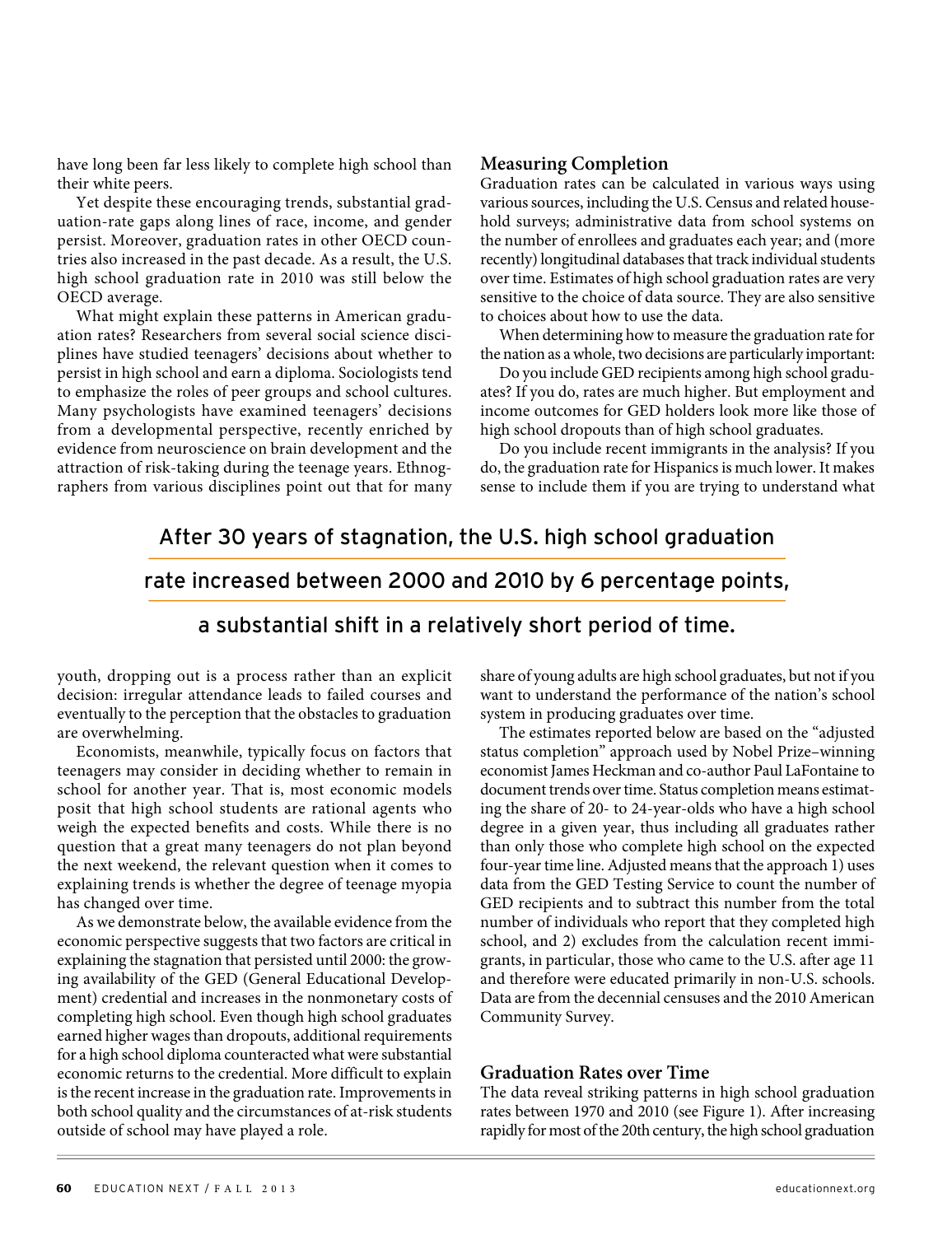## **research** GRADUATION RATES MURNANE & HOFFMAN

rate peaked at about 80 percent around 1970. During the subsequent 30 years, the graduation rate stagnated or fell slightly. The estimated status completion rate in 2000 for 20- to 24-year-olds in the United States, excluding recent immigrants, was 77.6 percent.

High school graduation rates have been consistently lower for black and Hispanic youth than for white youth. Again, excluding recent immigrants, the percentage of 20- to 24-year-olds identified as black or Hispanic almost doubled between 1970 (13.9 percent) and 2000 (26.9 percent). Changes in the makeup of the population during this time period therefore depressed the graduation rate as measured for the population as a whole, accounting for at least 75 percent of the overall decrease. Even so, the decline in the graduation rate of whites was almost as large as that for the population as a whole.

Between 2000 and 2010, the overall trend changed. The U.S. high school graduation rate increased by 6 percentage points, a substantial shift in a relatively short period of time. The rate of growth over the decade was quite steady. Not all racial and ethnic groups saw an equal rise in educational attainment, however. Figure 1 shows that the graduation rates of black and Hispanic youth born in the late 1980s were more than 10 percentage points higher than those of comparable youth born a decade earlier. As a result, the black-white and Hispanic-white gaps in graduation rates narrowed to 8.1 and 8.5 percentage points, respectively.

A gender gap favoring females opened in the 1970s and grew steadily throughout the remainder of the 20th century (see Figure 2). During the first decade of the 21st century, gender gaps in graduation rates fell, especially among Hispanics, even though graduation rates for females in all of the major racial and ethnic groups rose. The gap narrowed because the graduation rates of males, especially Hispanics, experienced greater increases. Yet even with these increases, the high school graduation rate is still

## **A Graduation Uptick (Figure 1)**

After a lengthy stagnation, graduation rates among young adults surged between 2000 and 2010, especially among blacks and Hispanics.



**SOURCES: For birth cohorts 1947-1950 to 1956-1960, Heckman and LaFontaine (2010); for subsequent cohorts, authors' estimation from U.S. Census, American Community Survey (ACS), and GED Testing Service data**

## **Gender Gap (Figure 2)**

A gap favoring females emerged in the 1970s and has declined slightly since 2000, as male graduation rates increased.



**SOURCES:** For birth cohorts 1947-1950 to 1956-1960, Heckman and LaFontaine (2010); for subsequent cohorts, authors' estimation from U.S. Census, American Community Survey (ACS), and GED Testing Service data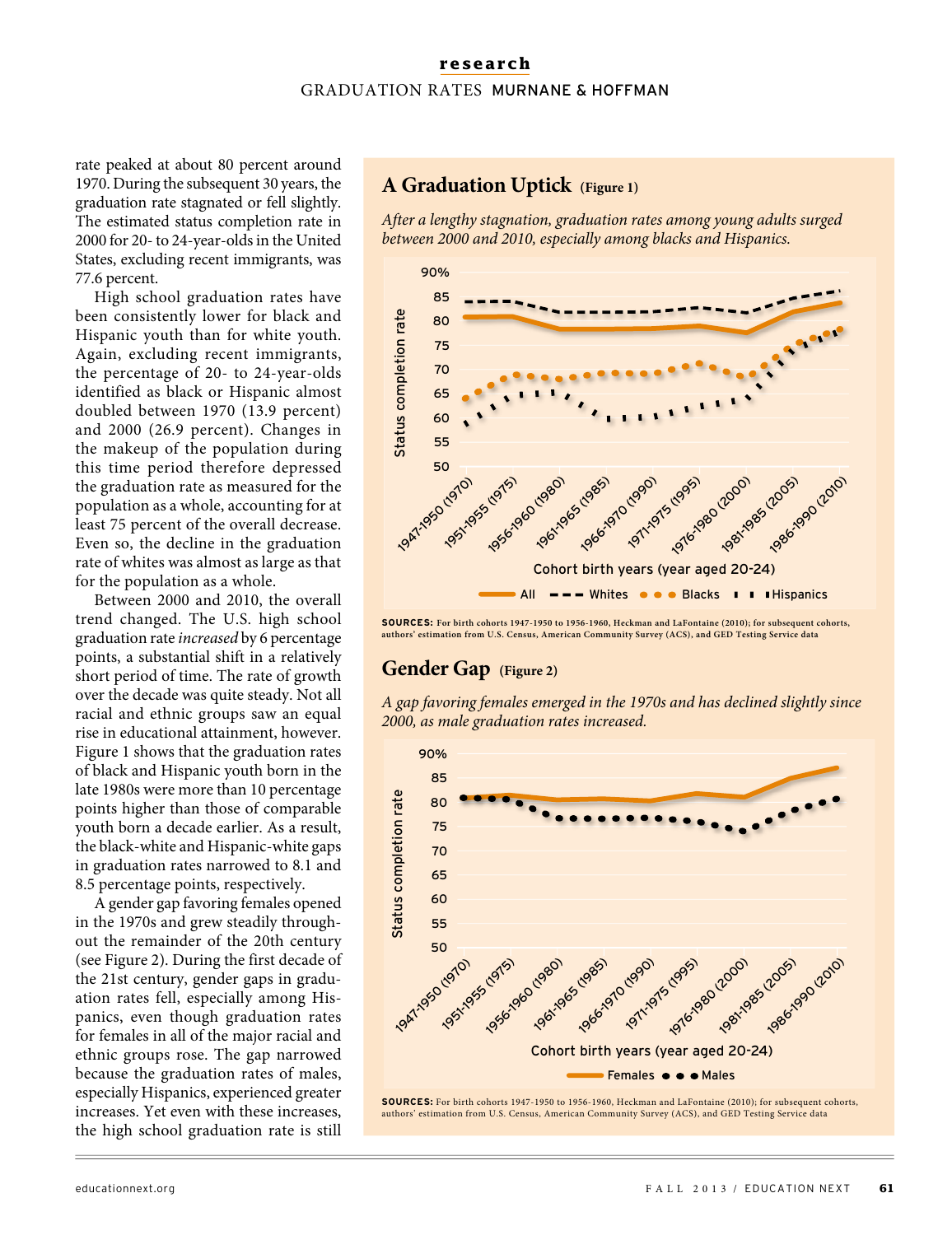higher for females than for males in each of the major racial and ethnic groups, and particularly among black youth (12.2 percentage points among 20- to 24-year-olds in 2010).

#### **Explaining Stagnation**

The long period of stagnation in graduation rates between 1970 and 2000 is especially puzzling given that the financial rewards for completing high school rose sharply during these years. The growth in the wage gap between dropouts and high school graduates, particularly during the 1980s, stemmed largely from changes in the economy that increased the demand for particular skills during a period in which the supply of workers possessing those skills grew more slowly. All else being equal, these wage trends should have caused the graduation rate to increase. So why didn't it?

One possible explanation is that general wage trends do not reflect the expected wages for adolescents on the margin of dropping out of school. A substantial proportion of students enter high school without the skills needed to complete graduation requirements. Many teenagers who drop out may correctly perceive that, as a result of their low cognitive skill levels or unproductive behavioral characteristics, they are unlikely to earn much more as a high school graduate than they would as a dropout, and certainly not enough to offset the negative experience of attending classes and completing work for which they are ill prepared.

In fact, economists Zvi Eckstein and Kenneth Wolpin show that, among white males who entered 9th grade in the early 1980s, those who failed to graduate from high school had lower academic skills and were less motivated for schoolwork than those who did graduate. One explanation for the stagnation of the high school graduation rate, then, is that by the early 1970s, the four out of five students who entered high school with the skills and behavioral traits necessary to benefit from a high school diploma were receiving one. One in five teenagers had very weak academic skills and/or behavioral tendencies not attractive to employers and therefore would not benefit much from a high school diploma, at least given the then-prevalent "shopping mall" structure of most American public high schools.

Potential criticism of this explanation comes from research on compulsory school-attendance laws. Several studies find that that the labor-market payoff to adolescents completing an additional year of schooling as a result of being compelled to attend is as large as 10 percent. But these studies do not provide information on the benefits of remaining in school for students who fail to pass the core courses required to progress to the next grade level, a pattern that is particularly prevalent for black and Hispanic youth. Although laws compelling 16-year-olds to remain in school for an additional year increased by 0.16 years the

average number of years of schooling that white teenagers completed, they had no impact on the number of years of schooling black and Hispanic teenagers completed.

Despite the overall pattern of stagnation, the graduation rates of black males, after increasing for several decades, fell sharply between 1986 and 1996. William Evans and colleagues attribute this decline to the emergence of the crack cocaine market, which increased the murder rate, the incarceration rate, and the opportunity for illicit employment for black males. All of these factors reduced the economic value of a high school diploma for black males. While crack did not disappear altogether from American cities by the end of the century, it ceased to have a large impact on the graduation rates of black males because stabilization of markets reduced homicide rates markedly.

Gender gaps in educational attainment, which are not unique to the United States, are more difficult to explain using conventional economic models than gaps based on socioeconomic status or race, because males and females grow up in the same families and attend the same schools. Recent evidence provides one possible explanation for the especially large gender gap in high school graduation rates among blacks and Hispanics. Changes in judicial policies, particularly those related to drug offenses, have led to a large increase in the incarceration rate of minority males. Black and Hispanic females appear to have responded to the consequent reduction in the number of marriageable men by completing more schooling.

### **Alternative Credentials**

Student willingness to expend time and effort to acquire a high school diploma may well depend on the attractiveness and cost of alternatives, the most common of which is the GED. Between 1970 and 1995, the percentage of new highschool completion credentials awarded through GED certification rose from 2 percent to 17 percent, with approximately half of GED recipients in the 16 to 20 age group. Factors contributing to the growing role of the GED during the last three decades of the 20th century include reductions in the minimum age for taking the exams, investments by states in GED preparation programs, the creation and expansion of programs to prepare incarcerated individuals to take the GED examinations, and increased requirements for receipt of a conventional high-school diploma.

Does the availability of the GED lead some teenagers to drop out of high school who, in the absence of the GED, would graduate? In recent work, Heckman and his colleagues exploit sudden changes in GED policies within specific states to answer this question. For example, they show that the California legislature's decision to make the GED available to civilians in 1974 lowered the high school graduation rate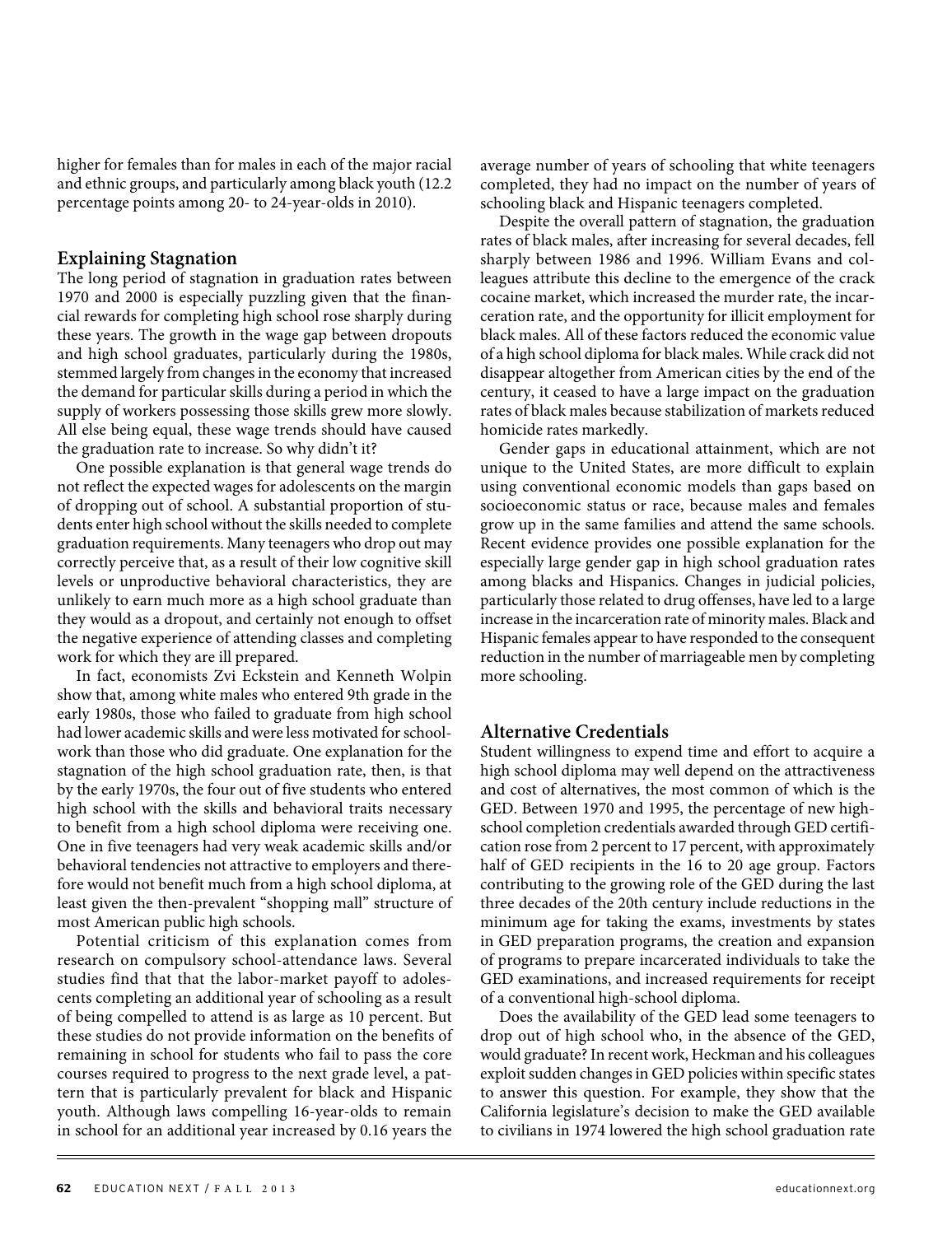## **research** GRADUATION RATES MURNANE & HOFFMAN

by 3.6 percentage points for males and by 2.6 percentage points for females. Conversely, a 1997 increase in the GED minimum score requirements of several states reduced the dropout rate among black and Hispanic 12th graders by 4.4 and 7 percentage points, respectively.

These displacement effects matter because, on average, GED recipients do not fare as well in the labor market and in postsecondary education as conventional high-school graduates. The poor track record of GED recipients reflects weaknesses in socioemotional skills such as motivation and persistence, skills that high school graduates demonstrate by completing course requirements. Heckman and Yona Rubinstein have

In response to the slow rate of economic growth after 1973, states took a number of actions to improve the skills of students graduating from public high schools. Nineteen states introduced minimum competency tests for graduation. These early steps were followed by increased course requirements and more challenging exit examinations, all of which raised the cost of obtaining a high school diploma for students with weak academic preparation.

The watershed document on the quality of the nation's public school system was A Nation at Risk, published in 1983. The authors recommended that a condition for receipt of a high school diploma be that students complete four

## The availability of the GED credential leads

## some teenagers to drop out of school who otherwise

## would have persisted to graduation.

therefore characterized the GED as a "mixed signal," one that indicates to potential employers that the recipient has mastered basic cognitive skills but is unlikely to have the socioemotional skills that result in regular attendance and punctuality, which employers generally value.

Teenagers with stronger cognitive skills leave high school for myriad reasons—they dislike school, they experience problems at home, or they are expecting a child. The modal reason they take the GED tests is to gain access to funding for postsecondary education or training. Indeed, 43 percent of GED recipients enter college or training programs within six years of obtaining the credential. However, only half of these return for the second semester, and very few complete a degree program. This explains why the GED credential provides little or no economic benefit to these recipients.

In summary, the availability of the GED credential leads some teenagers to drop out of school who otherwise would have persisted to graduation. Its increasing availability to teenagers between 1970 and 2000 likely contributed to the stagnation of the high school graduation rate.

### **Nonmonetary Costs**

Increases in the nonmonetary cost of obtaining a high school diploma may also help explain the stagnation of the graduation rate in the three decades prior to 2000. This line of reasoning has two parts: first, requirements for earning a high school diploma increased, and second, the expanded requirements had a negative impact on the graduation rate of vulnerable groups. We consider the two parts in turn.

years of English and three years of mathematics, science, and social studies, and many states complied. By the early 1990s, attempts to improve public education had morphed into the standards-based education reform agenda, often called testbased accountability. Although details vary from state to state, standards-based education reforms typically include content standards that specify what students should know and be able to do, performance standards that specify the levels of performance students should satisfy, assessments that measure the extent to which students meet performance standards, and incentives for students and educators to meet the standards.

Although not without exceptions, the evidence generally indicates that more stringent graduation requirements reduced high school graduation rates among vulnerable groups, specifically low-achieving students (including those with learning disabilities), students of color, and urban lowincome students. Thomas Dee and Brian Jacob, for example, report that exit exam requirements reduced high school graduation rates by about 2 percentage points, with larger effects in states with more difficult examinations, and with effects concentrated among black students and among students in districts with large percentages of students of color. It is important to bear in mind that states increased high school graduation requirements and introduced other aspects of standards-based education reforms in order to improve the quality of education students receive and to make a high school diploma a stronger signal of skill mastery. Advocates of standards-based education reforms can point to accomplishments. For example, comparisons of the transcripts of 1990 and 2009 high school graduates reveal that larger percentages of 2009 graduates from all major racial and ethnic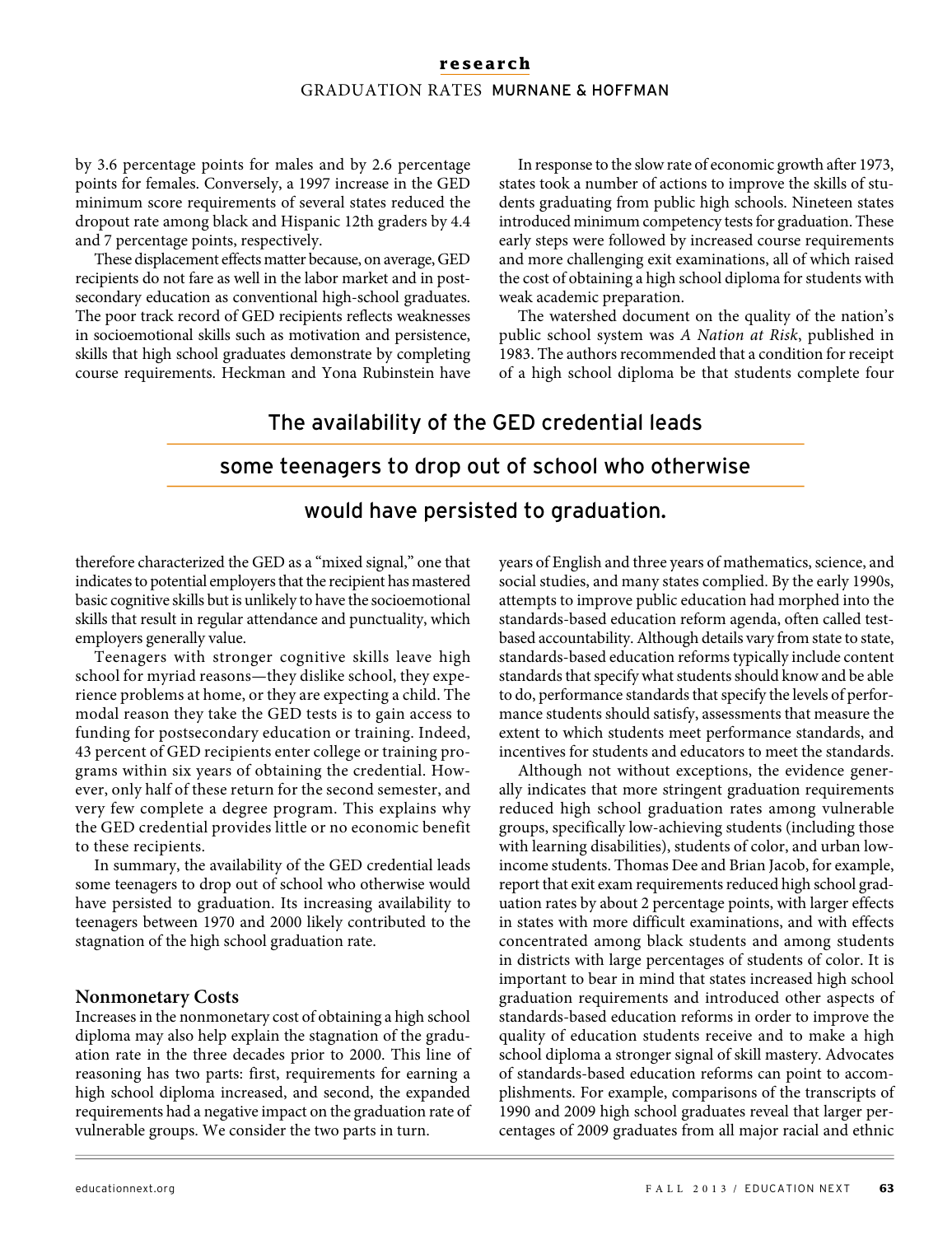groups completed a rigorous curriculum than did comparable 1990 graduates, and, on average, 2009 graduates completed about 420 more hours of coursework than did 1990 graduates. Nonetheless, the imposition of stricter requirements does appear to have played a role in reducing graduation rates for vulnerable groups.

#### **Explaining the Rise**

If increases in high school graduation requirements during the last quarter of the 20th century contributed to the stagnation in graduation rates, why did rates rise during the first decade of the 21st century, a period in which high school graduation requirements were not reduced and in some states were increased? By the 2011–12 school year, 70 percent of all public high-school students had to pass at least one exit examination to obtain a high school diploma, a hurdle that may certainly have precluded some students from graduating.

To our knowledge, there is no compelling explanation for the overall growth in the 2000s or for the especially large increases in the graduation rates of black and Hispanic students. Yet evidence from the National Assessment of Educational Progress (NAEP) provides some clues. Figure 3 displays trends by racial or ethnic group between 1978 and 2008 in mathematics and reading scores for 13-yearolds from the NAEP Long-Term Trend Assessment. We focus on the scores of students at the 25th percentile of the distribution of achievement for each group, because it is low-performing students who are at greatest risk of not graduating from high school.

The 25th percentile math score for black 13-year-olds was virtually unchanged between 1986 and 1999. In contrast, between 1999 and 2008, it rose by approximately Hispanics fell by 0.25 and 0.13 standard deviations, respectively. Between 1996 and 2008, the corresponding scores increased by 0.36 and 0.11 standard deviations.

Thus, evidence from the NAEP indicates improvement over the last 10 to 15 years in reading and mathematics achievement among students entering high school at the bottom of the skill distribution. This may have reduced the nonmonetary costs of completing high school graduation requirements. Moreover, the impact may have been particularly great for black and Hispanic students larger shares of whom enter high school with weak mathematics skills than of white students.

#### **Schools or Society?**

It is not clear why the academic skills of 13-year-olds at the bottom of the skills distribution have risen. It could be the result of improved schooling in Grades K–8, perhaps due to the standards-based reform efforts discussed above.

However, it could also stem from improvements in the out-of-school circumstances of American children most at risk of academic failure.

Between 1980 and 2000, the fraction of U.S. four-yearolds enrolled in classroom-based preschool programs rose from one-half to two-thirds. This trend could have resulted in more children acquiring the cognitive and socioemotional skills needed for success in school.

In addition, the birth rate among 15- to 17-year-old girls declined by 44 percent between 1990 and 2008, and by 60 percent among black teens. Because children born to teenage mothers are prone to develop problems that inhibit academic success, this trend could have contributed to both the increases in the mathematics skills of 13-year-olds and to

## A decline in the teenage birth rate could have reduced

## the number of girls who left school to care for children

## and thus resulted in higher graduation rates.

0.35 standard deviations, equivalent to more than a full grade level. The pattern for Hispanics is similar, with the 25th percentile math score remaining almost unchanged between 1986 and 1996, and then increasing by 0.38 standard deviations between 1996 and 2008. The 25th percentile mathematics score for 13-year-old white students also increased, but by just 0.29 standard deviations over the same period. The trends in 13-year-old reading scores are somewhat different, but equally striking. Between 1988 and 1994, the 25th percentile reading score of blacks and an increase in the high school graduation rate. Moreover, the decline in the teenage birth rate could have reduced the number of girls who left school to care for children and thus resulted in higher graduation rates.

Yet another salutary trend is a 47 percent decline between 1994 and 2009 in the arrest rate of teenagers for violencerelated offenses. One of several reasons this could have contributed to a rise in the high school graduation rate is that involvement with the criminal justice system typically results in a marked increase in absences from school.